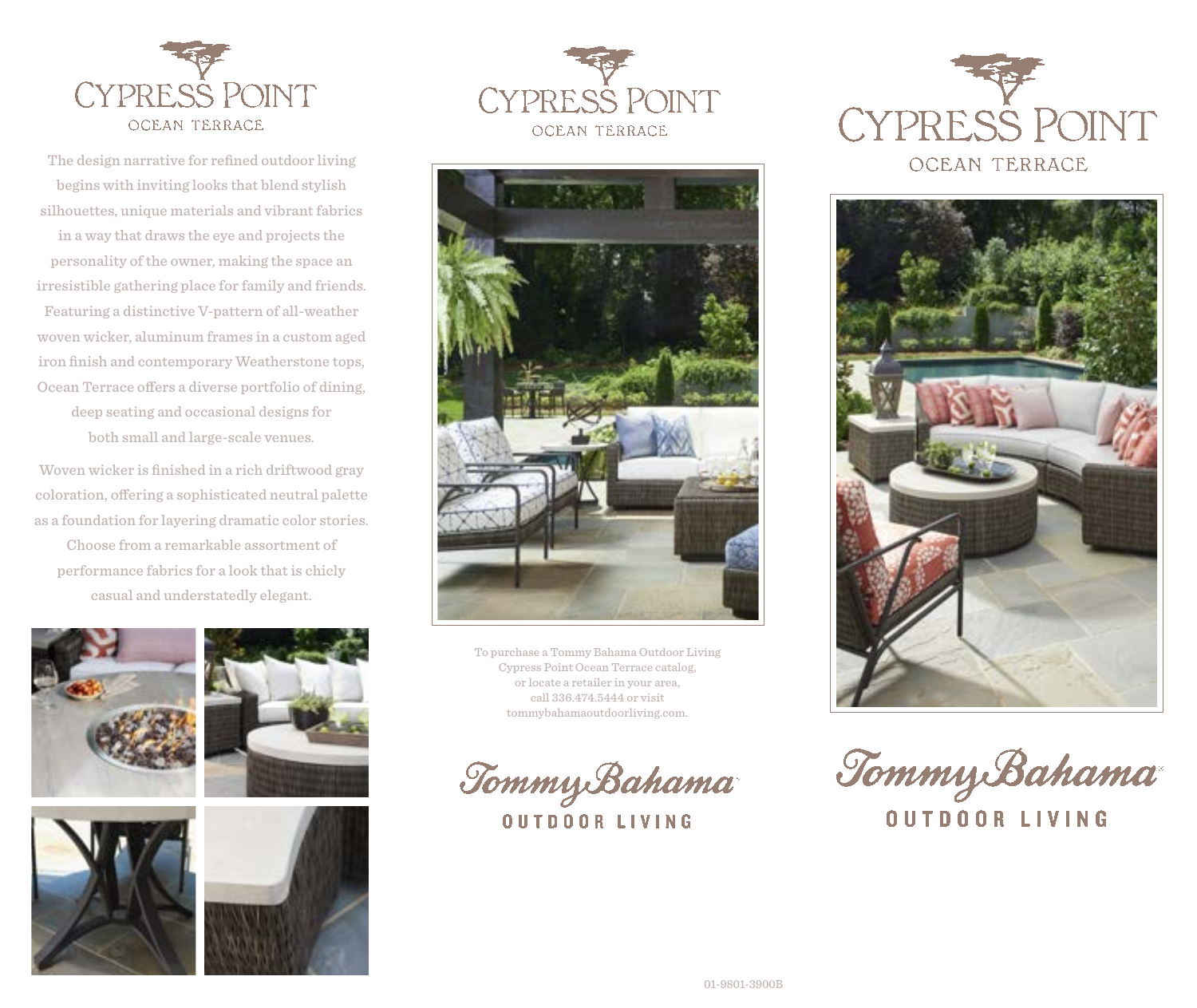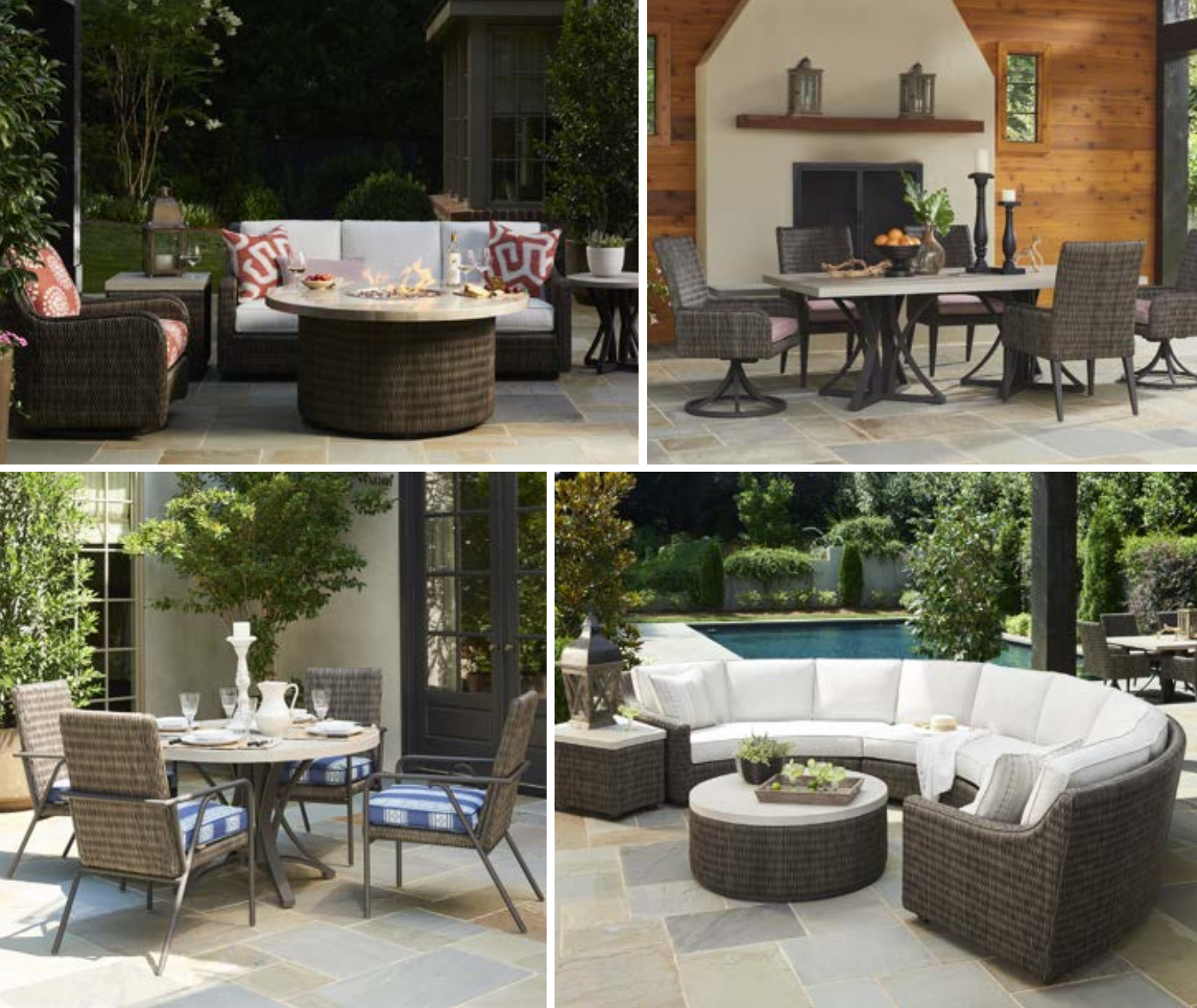

## UPHOLSTERY





**3900-09 Cypress Point Ocean Terrace Occasional Chair Frame Only**  27W x 36.75D x 34.75H in.

**CS3900-09 Cypress Point Ocean Terrace Occasional Chair Cushion Set**



**3900-10SG Cypress Point Ocean Terrace Occasional Swivel Glider Chair Frame Only** 31.25W x 41.25D x 37.75H in.

**CS3900-10SG Cypress Point Ocean Terrace Occasional Swivel Glider Chair Cushion Set**



**3900-11 Cypress Point Ocean Terrace Lounge Chair Frame Only** 33W x 37.75D x 36H in.

**CS3900-11 Cypress Point Ocean Terrace Lounge Chair Cushion Set**



**3900-11SG Cypress Point Ocean Terrace Swivel Glider Lounge Chair Frame Only** 33W x 37.75D x 36H in.

**CS3900-11SG Cypress Point Ocean Terrace Swivel Glider Lounge Chair Cushion Set**



**3900-22 Cypress Point** 

**Ocean Terrace Love Seat Frame Only** 57.75W x 37.75D x 36.5H in.

**CS3900-22 Cypress Point Ocean Terrace Love Seat Cushion Set** 





**3900-31 Cypress Point Ocean Terrace Demi Sofa Frame Only** 83W x 37.75D x 36.5H in.

**CS3900-31 Cypress Point Ocean Terrace Demi Sofa Cushion Set** 





**3900-33 Cypress Point Ocean Terrace Sofa Frame Only** 95W x 37.75D x 36.5H in.

**CS3900-33 Cypress Point Ocean Terrace Sofa Cushion Set** 



**3900-44 Cypress Point Ocean Terrace Ottoman Frame Only** 25.5W x 21.75D x 17.5H in.

**CS3900-44 Cypress Point Ocean Terrace Ottoman Cushion**



**3900-46 Cypress Point Ocean Terrace Cocktail Ottoman Frame Only** 40W x 40D x 16.5H in.

**CS3900-46 Cypress Point Ocean Terrace Cocktail Ottoman Cushion**





**3900-75 Cypress Point Ocean Terrace Chaise Lounge Frame Only** 28W x 81.75D x 41H in.

**CS3900-75 Cypress Point Ocean Terrace Chaise Lounge Cushion Set**





**3900-82A Cypress Point Ocean Terrace Armless Sofa Frame Only** 84.75W x 47D x 37H in.

**CS3900-82AB Cypress Point Ocean Terrace Boxed Edge Armless Sofa Cushion Set**



**3900-82A Cypress Point Ocean Terrace Armless Sofa Frame Only** 84.75W x 47D x 37H in.

**CS3900-82AS Cypress Point Ocean Terrace Scatterback Armless Sofa Cushion Set**



**3900-82L Cypress Point Ocean Terrace Left Arm Facing Curved Sofa Frame Only** 87.5W x 47D x 37H in.

**CS3900-82LB Cypress Point Ocean Terrace Boxed Edge Left Arm Facing Curved Sofa Cushion Set**



**3900-82L Cypress Point Ocean Terrace Left Arm Facing Curved Sofa Frame Only** 87.5W x 47D x 37H in.

**CS3900-82LS Cypress Point Ocean Terrace Scatterback Left Arm Facing Curved Sofa Cushion Set**



**3900-82R Cypress Point Ocean Terrace Right Arm Facing Curved Sofa Frame Only** 87.5W x 47D x 37H in.

**CS3900-82RB Cypress Point Ocean Terrace Boxed Edge Right Arm Facing Curved Sofa Cushion Set**



**3900-82R Cypress Point Ocean Terrace Right Arm Facing Curved Sofa Frame Only** 87.5W x 47D x 37H in.

**CS3900-82RS Cypress Point Ocean Terrace Scatterback Right Arm Facing Curved Sofa Cushion Set**